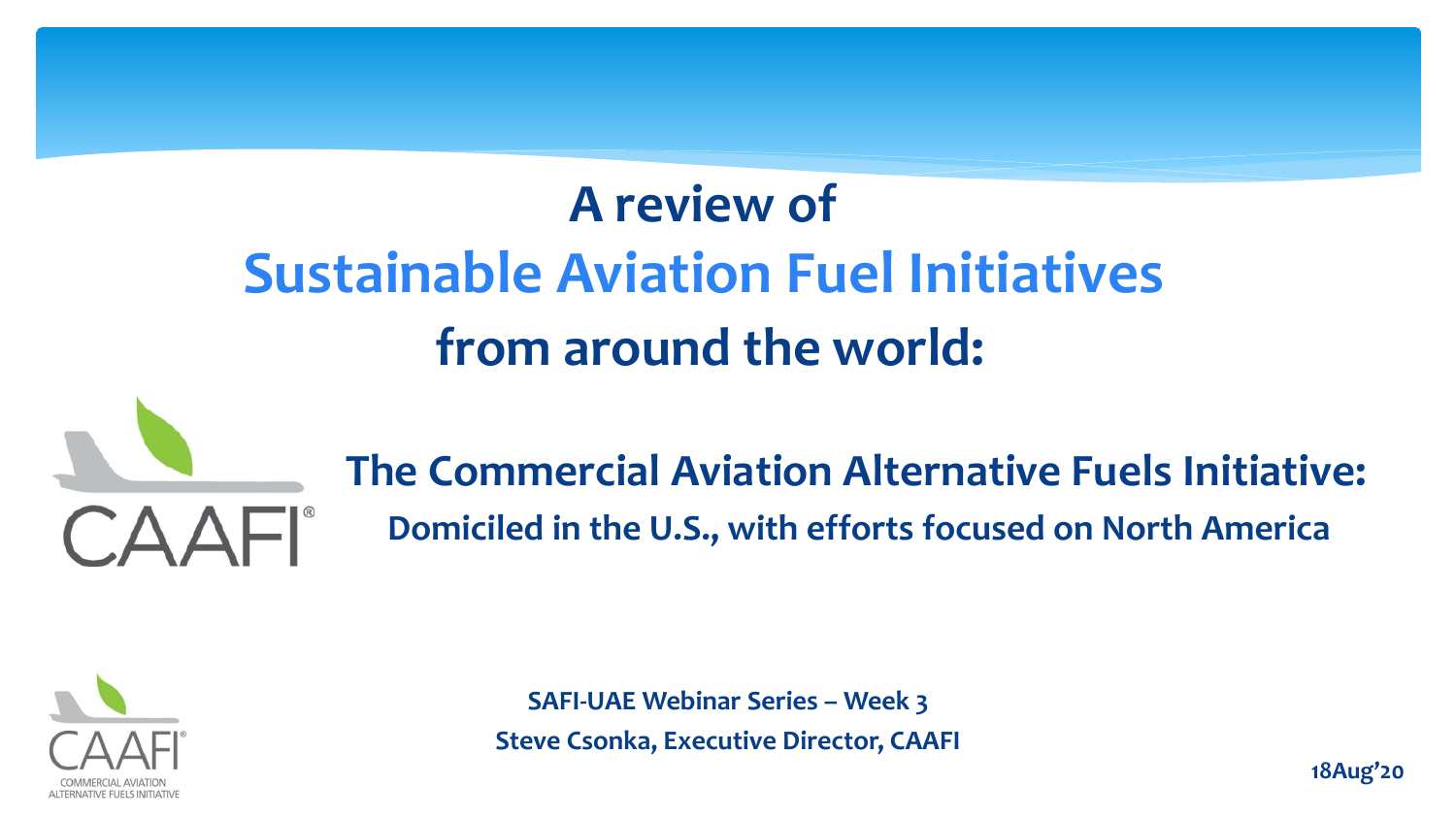# **CAAFI - Public/Private Partnership** *www.caafi.org*

*An aviation industry coalition established in 2006 to facilitate and promote the development and commercialization of sustainable aviation fuel (SAF), coincident with the industry's pending 2008 commitments (Air Transport Action Group – ATAG)* 

*Goal is development of non-petroleum, drop-in, jet fuel production with:*

- *Equivalent safety & performance*
- *Comparable cost*
- *Environmental improvement*
- *Security of energy supply for aviation*

SAF - Synthetic kerosene,<br>primarily from renewable or circular economy H-C sources

*Enables its diverse stakeholders to build relationships, share and collect data, identify resources, and direct research, development and deployment of alternative jet fuels*

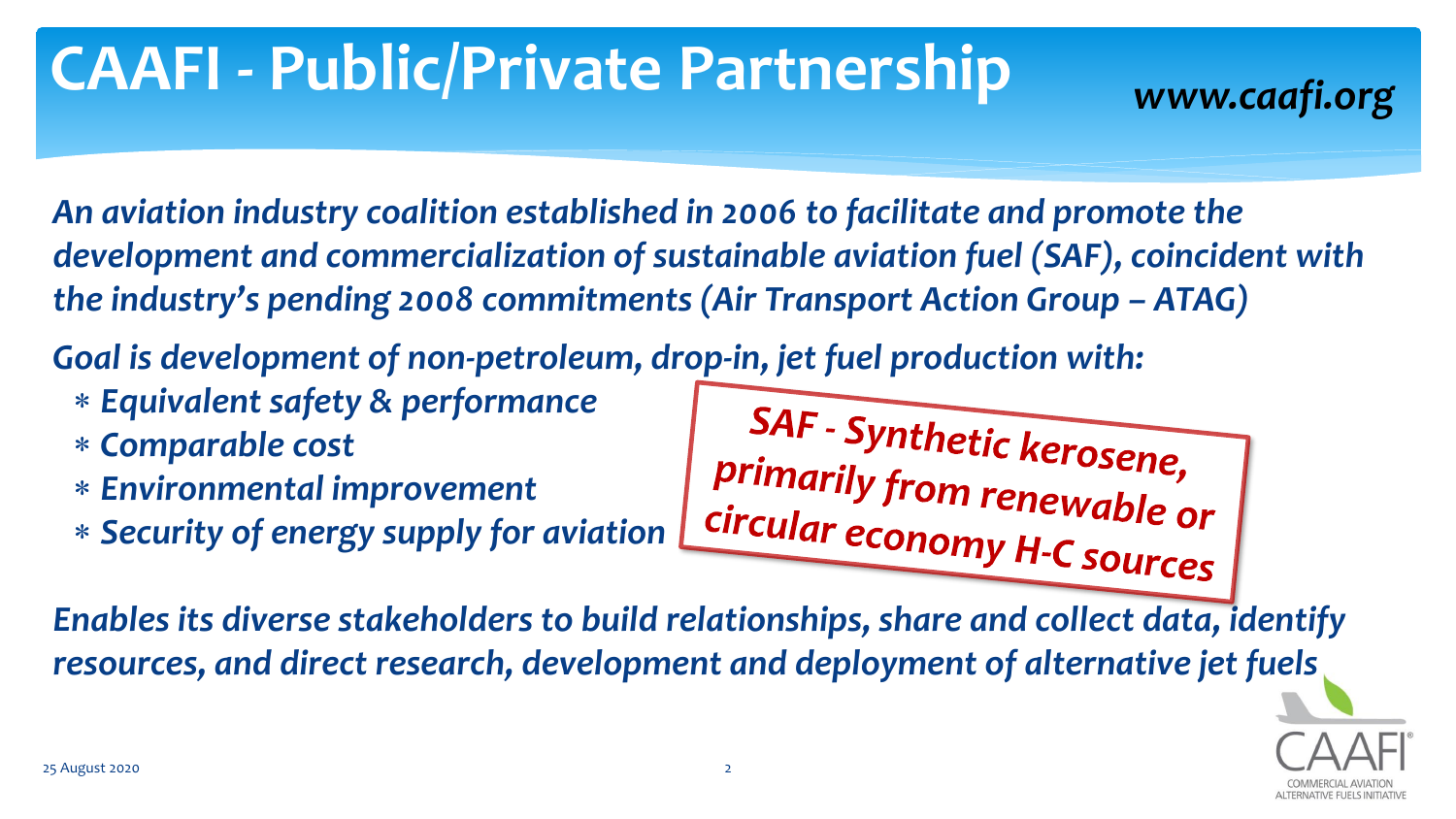## **CAAFI's Functional & Financial Sponsors**



COMMERCIAL AVIATION **ALTERNATIVE FUELS INITIATIVE**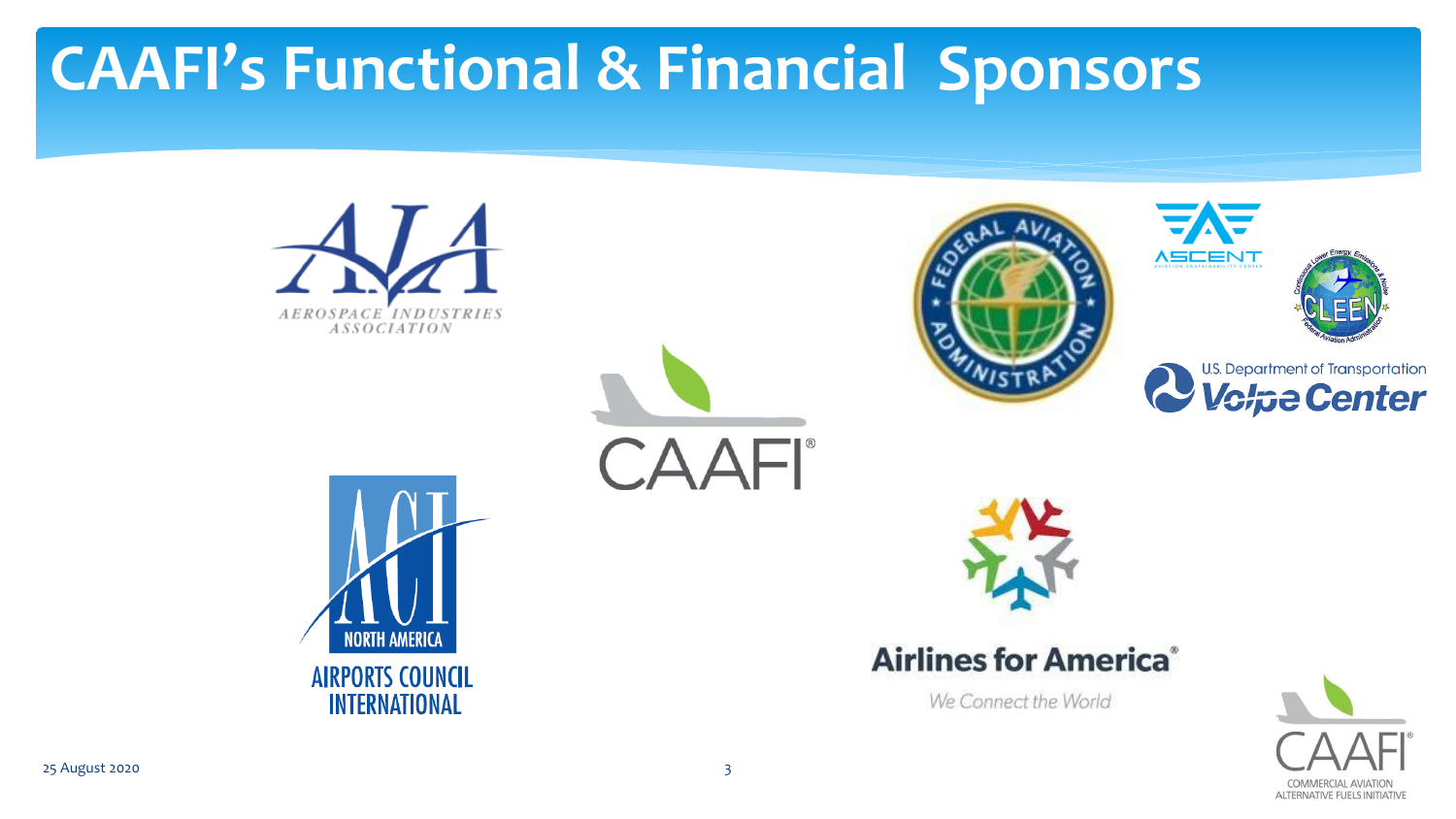## **CAAFI execution & governance**

#### **Day-to-day execution:**

- **Office of the Executive Director (OED) = Executive Director, Assistant Director, Director Emeritus**
- **Administrative Leadership Team (FAA, Volpe, OED)**
- **Weekly teleconference, daily interactions of ALT**
- **Steering Group (SG) provides advice, consent, and direction: Monthly telecon chaired by OED; reviewing progress and pending activities; establishing priorities – 23 personnel:**
	- **Representatives from Functional Sponsors (at least one each)**
	- **Leads from each of 4 CAAFI Work Groups**
	- **Key collaborators from USDA, DOE, & ASCENT**

**CAAFI Charter outlines remit, structure, membership, operating norms, roles and responsibilities, Work Team remits, Goals and Objectives**

**Updated annually, or on an as needed basis, by consensus of the OED and SG**

**Needs and ideas continuously collected from all sources, internal and external** 25 August 2020 4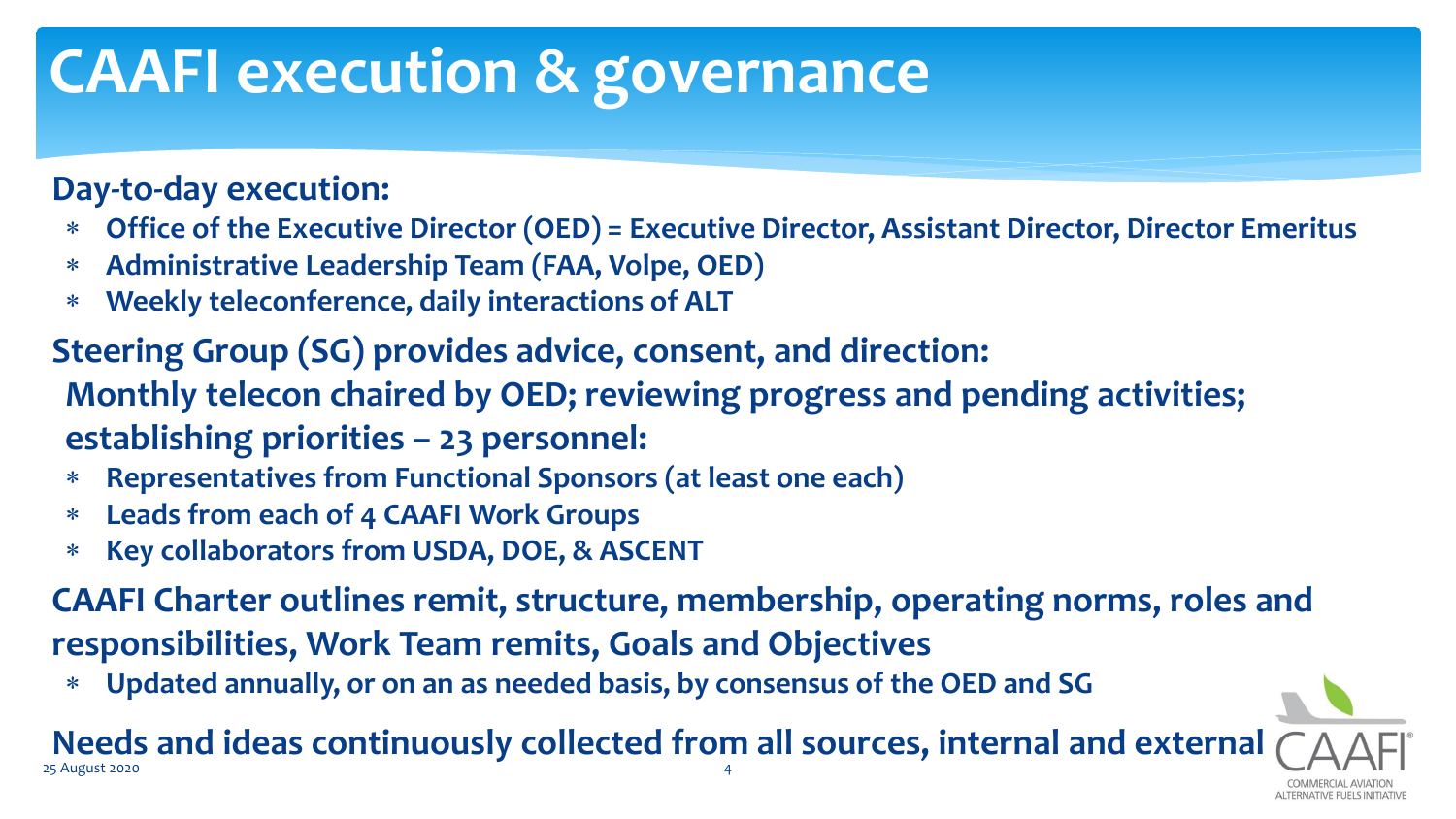#### **Research & Development**

*Removing barriers for Multiple*"*Dropin*" *Solutions*

#### **Certification / Qualification**

*Fostering industry approval via ASTM processes*

**Sustainability**

*GHG LCA, PM2.5 Quantification, Sustainability*

#### **Business**

*Facilitating Deployment, Investment*

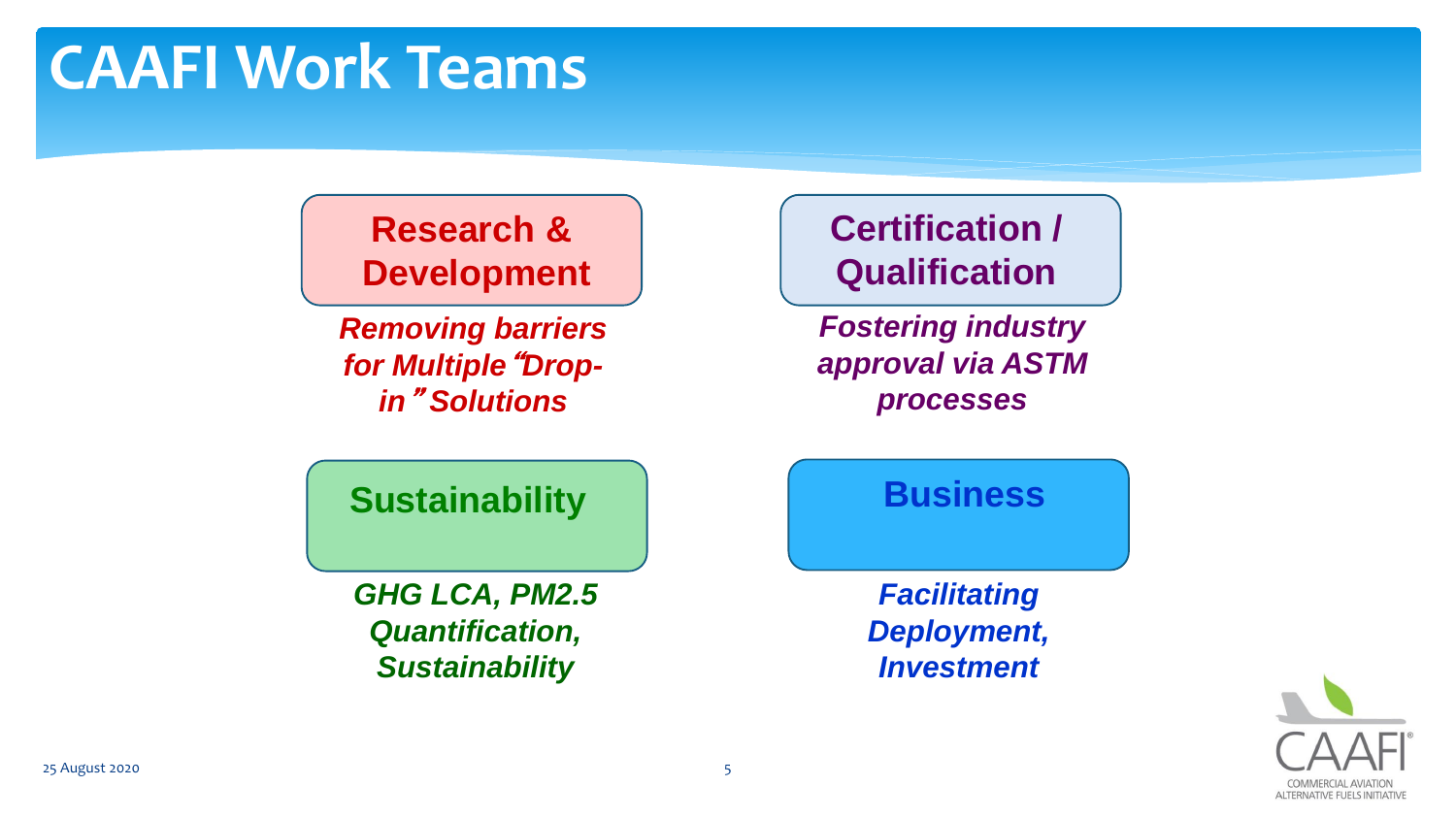#### **Research & Development**

*Removing barriers for Multiple*"*Dropin*" *Solutions*

#### **Led by Quad-Chairs**

- **Gurhan Andac, GE Aviation**
- **Joe Ellsworth, Boeing**
- **Josh Heyne, UDRI**
- **Stephen Kramer, Pratt & Whitney**

#### **Facilitated by ALT**

- **Kristin Lewis & Peter Herzig, DOT/Volpe**
- **Focus on Industry R&D needs – white paper publications – advising agencies/funders**
- **Special topic reviews and communications**
- **Rhythm of interaction with early stage producers**
- **Administer R&D Team Prescreening efforts**
- **Facilitate introduction into qualification efforts (ASTM D02.J / D4054 process)**

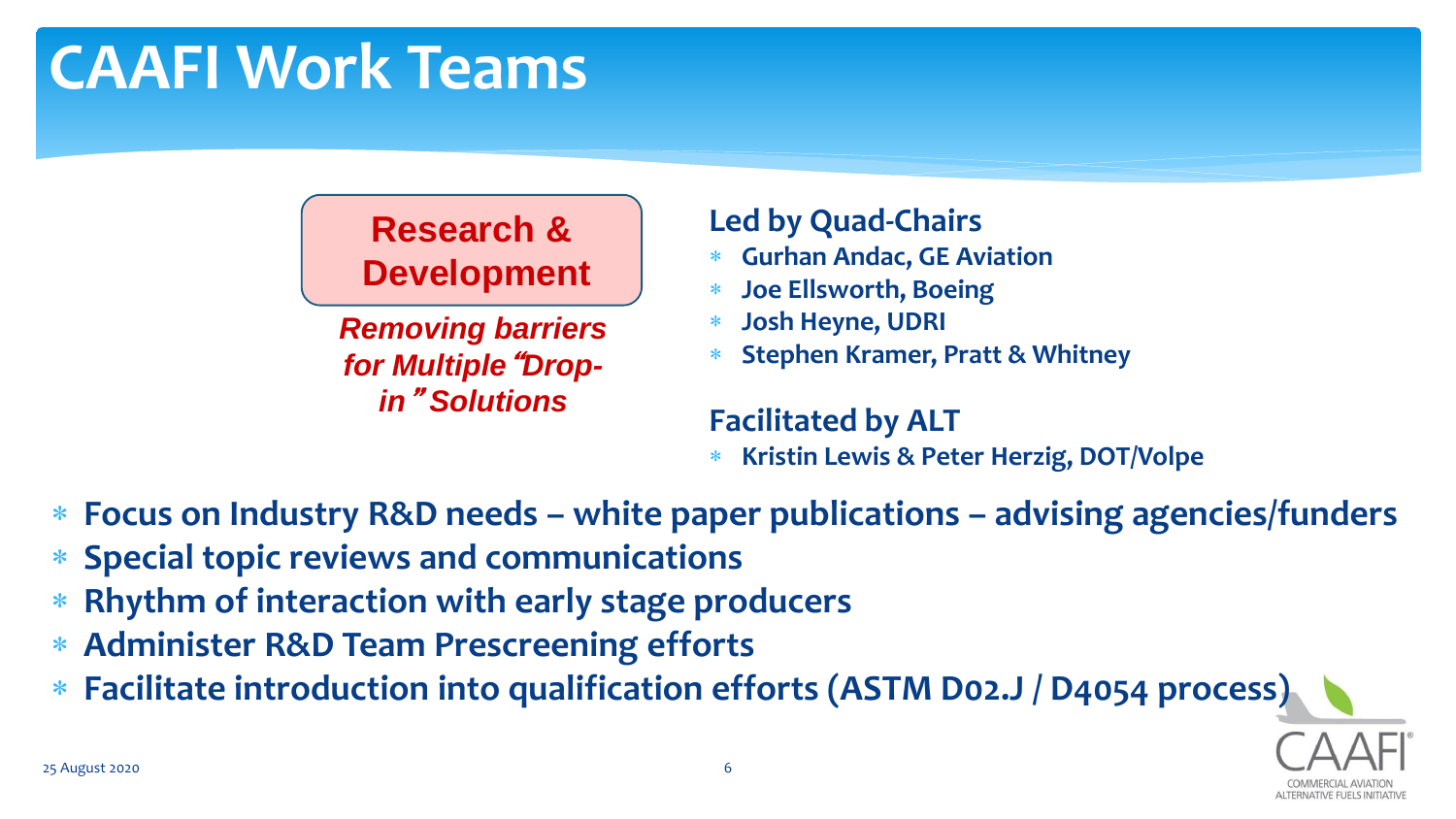#### **Certification / Qualification**

*Fostering industry approval via ASTM processes*

#### **Led by FAA N.E. Certification Office**

**Mark Rumizen, FAA**

#### **Facilitated by ALT**

- **Kristin Lewis & Peter Herzig, DOT/Volpe**
- **R&D Team Leads**
- **Nate Brown & Anna Oldani, FAA AEE (tie to efforts of ASCENT & CLEEN)**

**OED**

- **Focus on management of D4054 process, and Clearinghouse**
- **Formal role of D4054 review and consent**
- **Coordinating efforts to assist with fuel qualification, aligned with CRC and ASTM D02.J activities efforts**
- **Coordination with producer introductions to ASTM community**

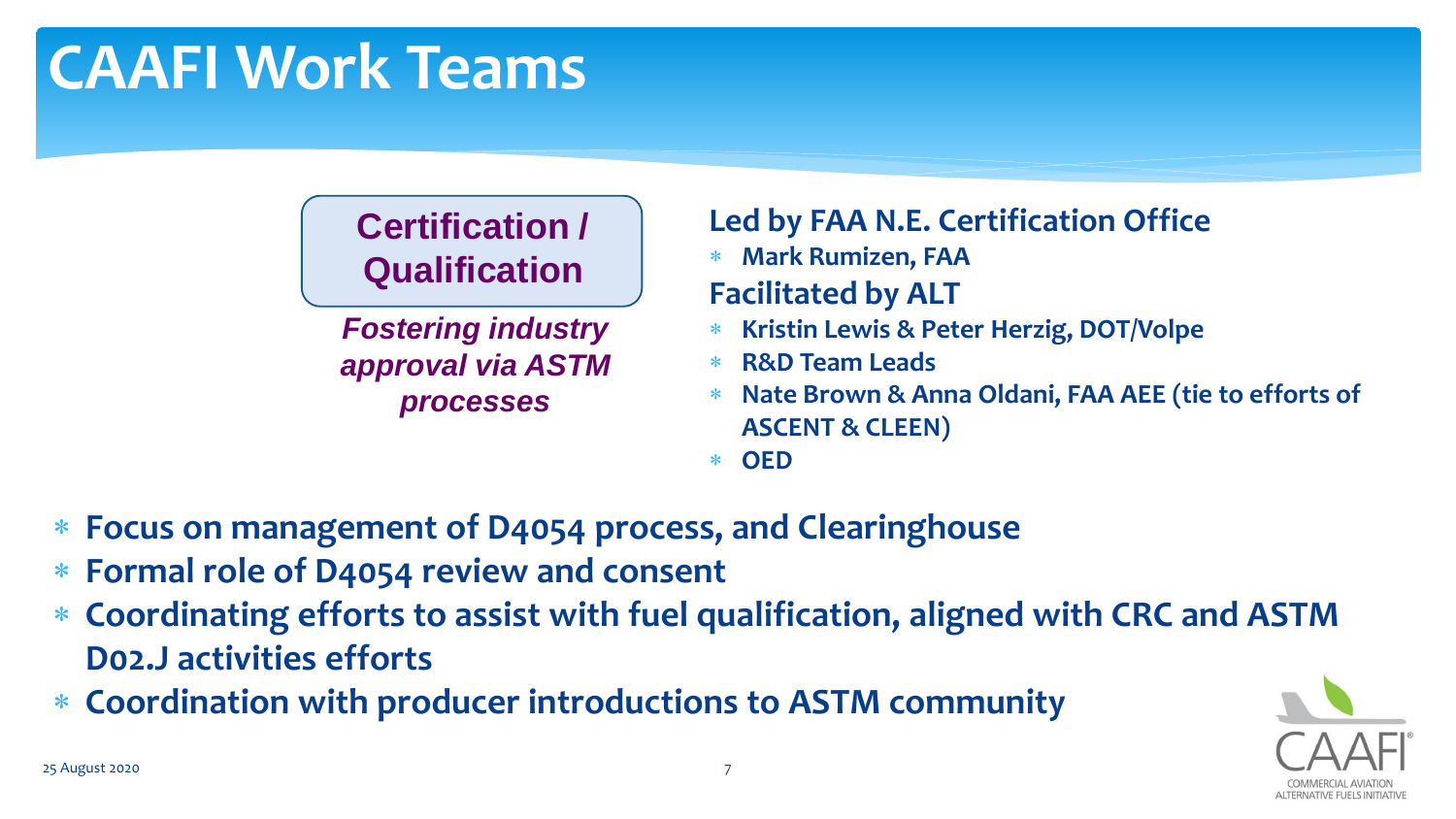#### **Sustainability**

*GHG LCA, PM2.5 Quantification, Sustainability*

#### **Led by A4A and FAA**

- **Nancy Young, A4A**
- **Jim Hileman, FAA**

#### **Facilitated by ALT**

- **Kristin Lewis & Peter Herzig, DOT/Volpe**
- **Significant work in earlier years on sustainability overviews, Environmental Progression Framework, and guidance materials**
- **In recent years, nearly entire effort has been focused on ICAO/CAEP work on CORSIA development and execution**
- **Current frameworks and policy mechanisms provide confidence that sustainability will be appropriately addressed for SAF in the U.S.**

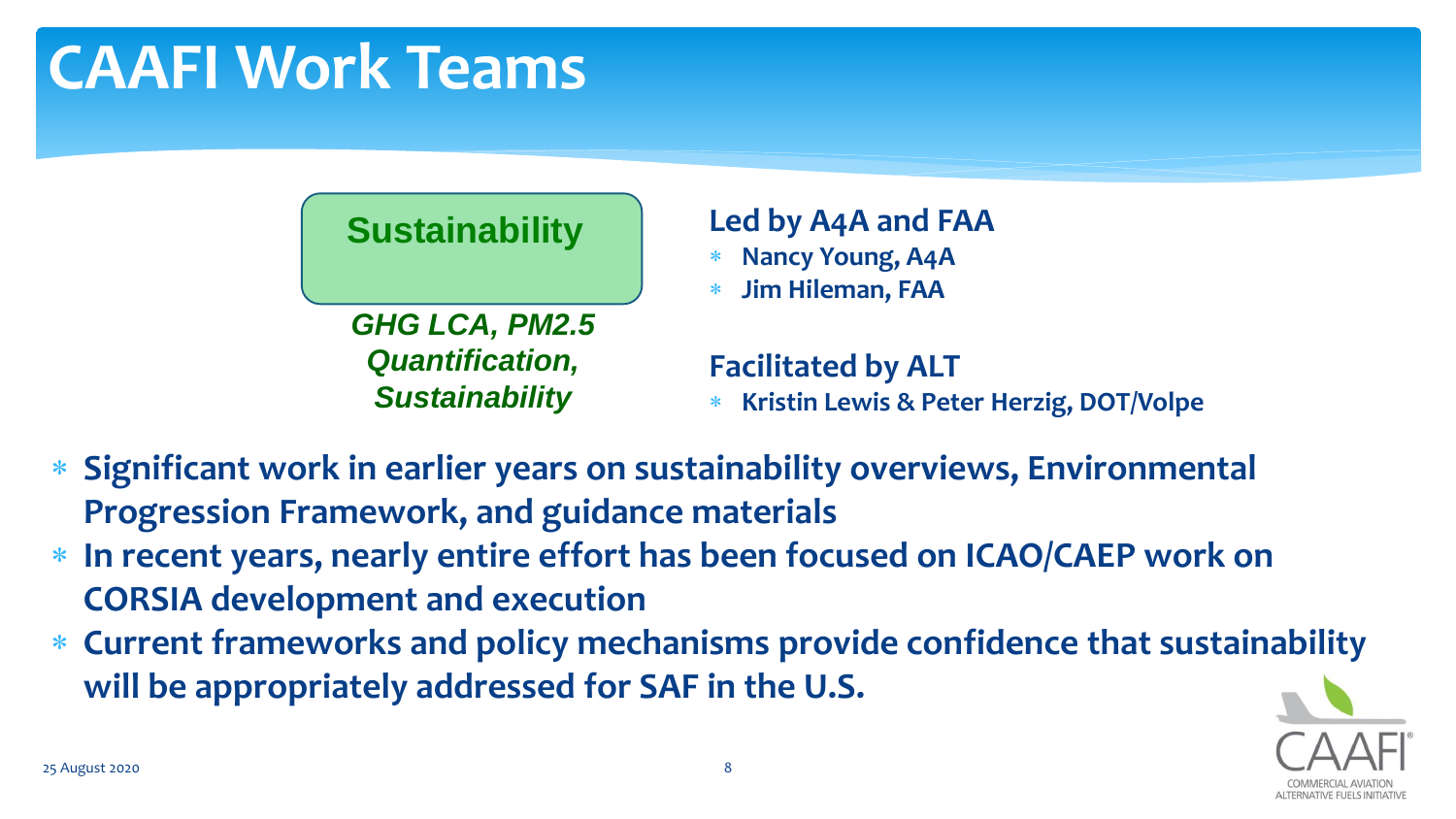

- **As individual airline supply agreements started to unfold, CORSIA framework was adopted, and personnel changes occurred, focus of Business Team's activities changed**
- **Now focused on assisting in making business connections within industry, between producers, suppliers, and airlines, and monitoring commercial readiness**

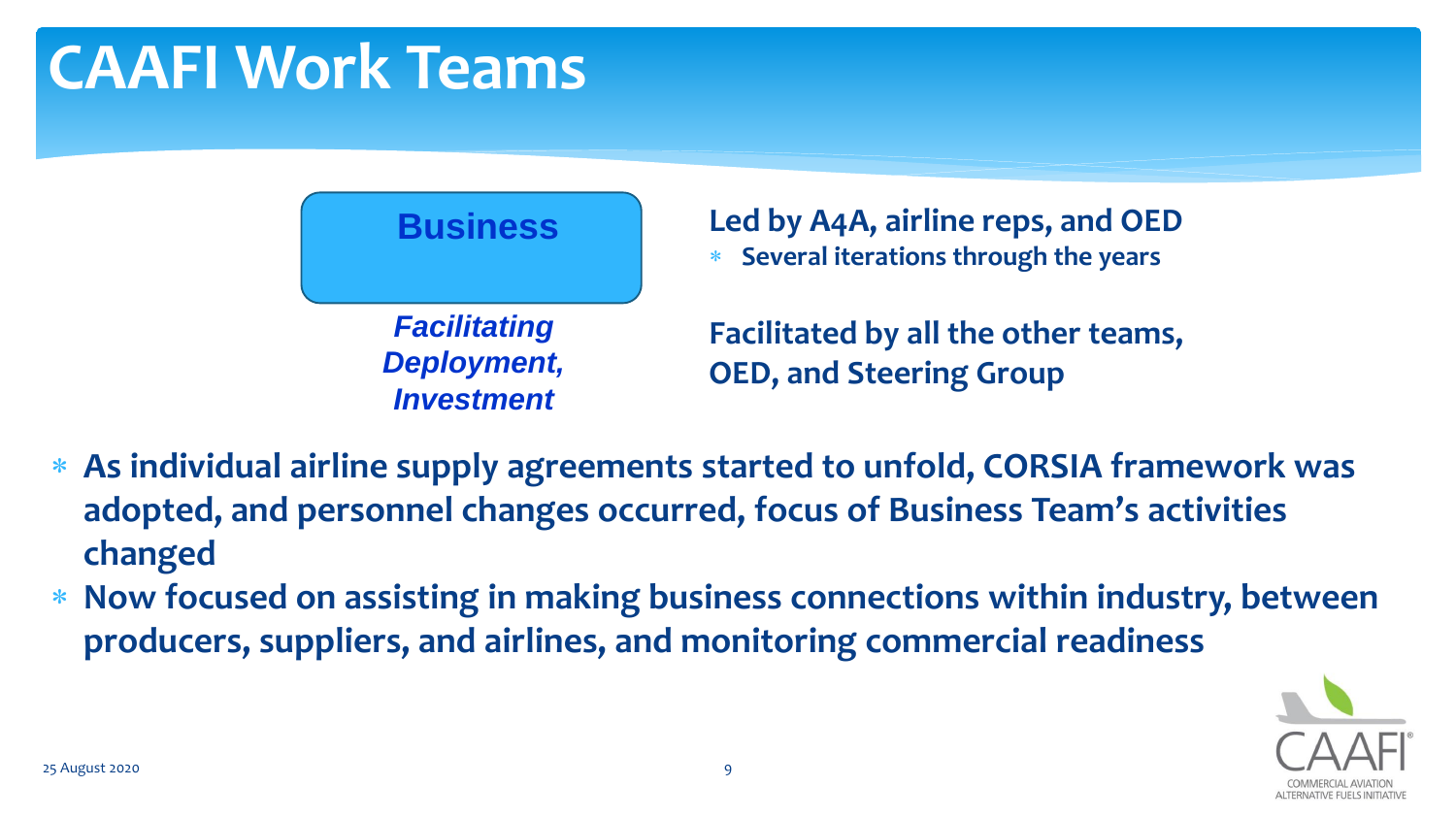### **CAAFI Is and Isn't**

- **CAAFI is an initiative – it functions similarly to a public-private-partnership (PPP) – members committed to working toward a common goal**
- **CAAFI "membership" is open to any collaborator who commits to engage with the broader body on SAF development – participation is broad and voluntary**
	- **We are not a participant funded organization – participation is free**
- **We do not have significant oversight, administrative, or finance functions – to keep administrative burden / cost to a minimum**
	- **CAAFI activities (e.g. Biennial General Meeting) are designed to be break-even on cost (no profit / minimizing incremental support from sponsors)**
- **Additional efforts are funded and executed by further PPP efforts between CAAFI and various Federal Agencies – leveraging the goals and resources of those agencies which coincide with our own, typically via a memorandum of understanding**

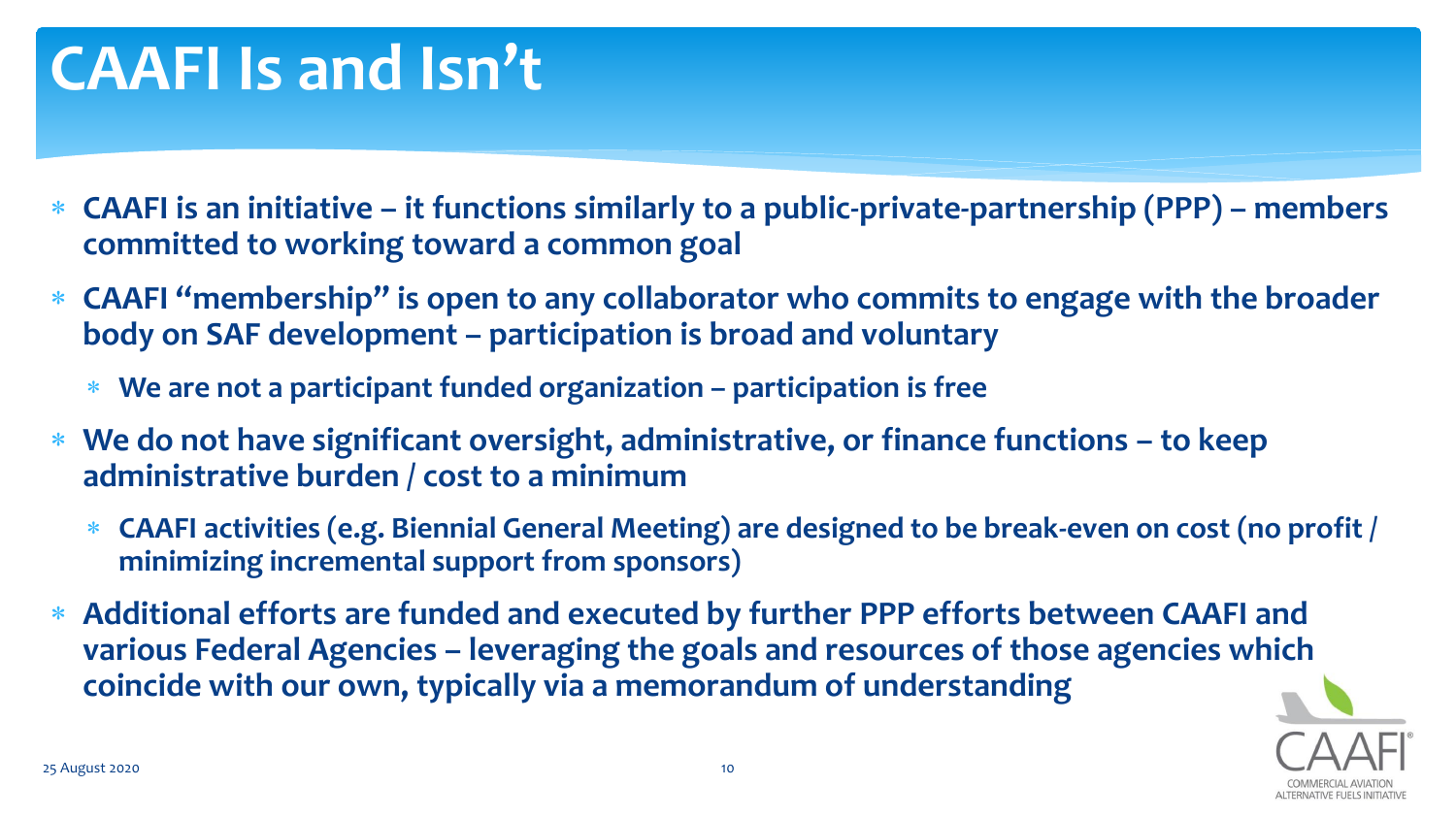### **CAAFI Is and Isn't**

- **CAAFI performs no lobbying or policy advocacy – leaving such efforts to our sponsors, although we are often called-upon for technical insights and recommendations about needs**
- **In order to be effective in working with such a group, one of our key tenets is to be fair and unbiased in our efforts – including technology, feedstock, company, participant**
	- **We may focus certain internal efforts on solutions that are believed to be superior in terms of cost, sustainability, and timing, but our advocacy is for "all-of-the above" solutions**
	- **We have confidence that this approach serves all, as we believe there will be unique, ideal solutions in every part of the world based on local policy, feedstocks, home-grown solutions, etc.**

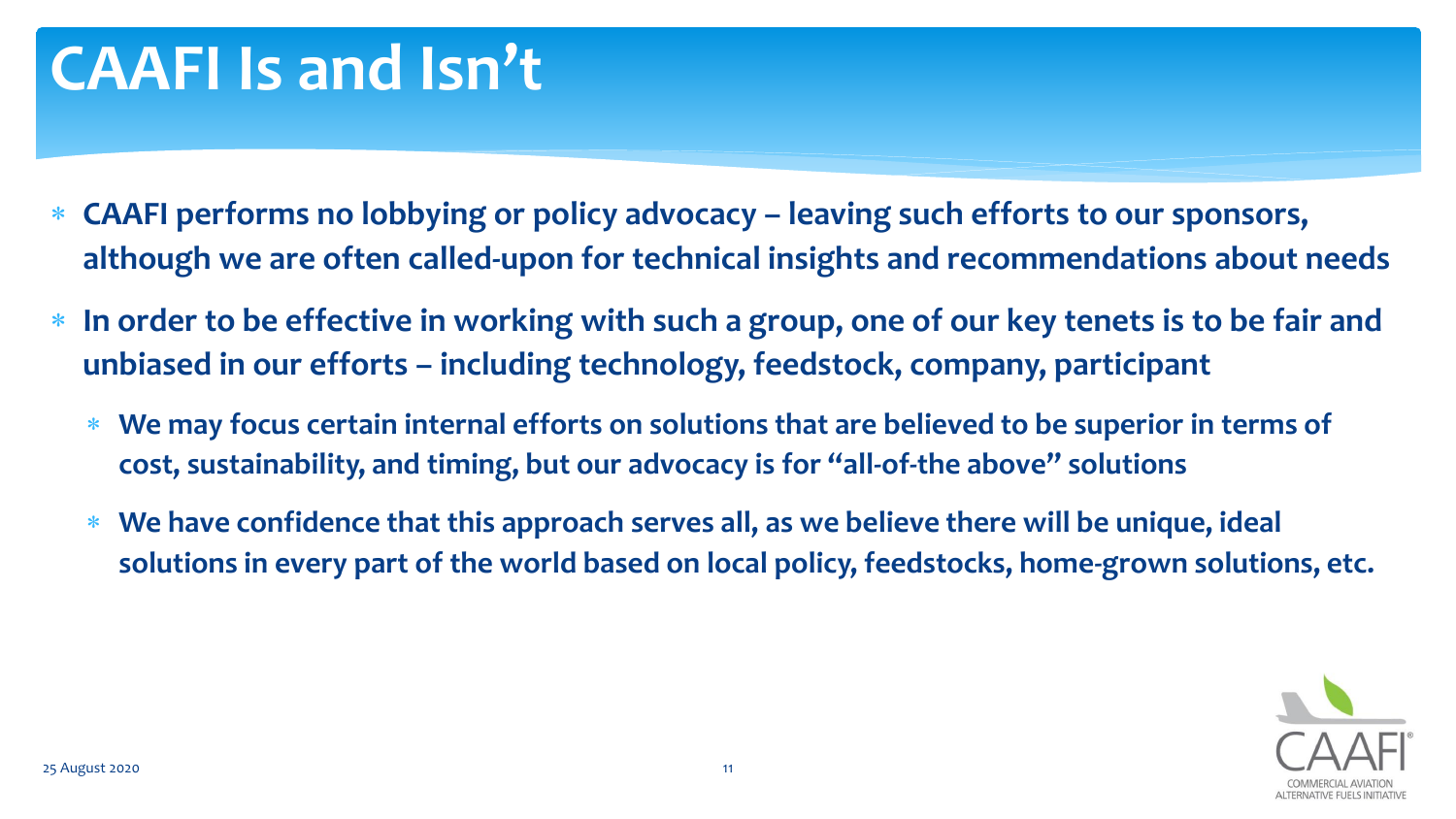### **How CAAFI works We create a forum for bringing interested parties together …**



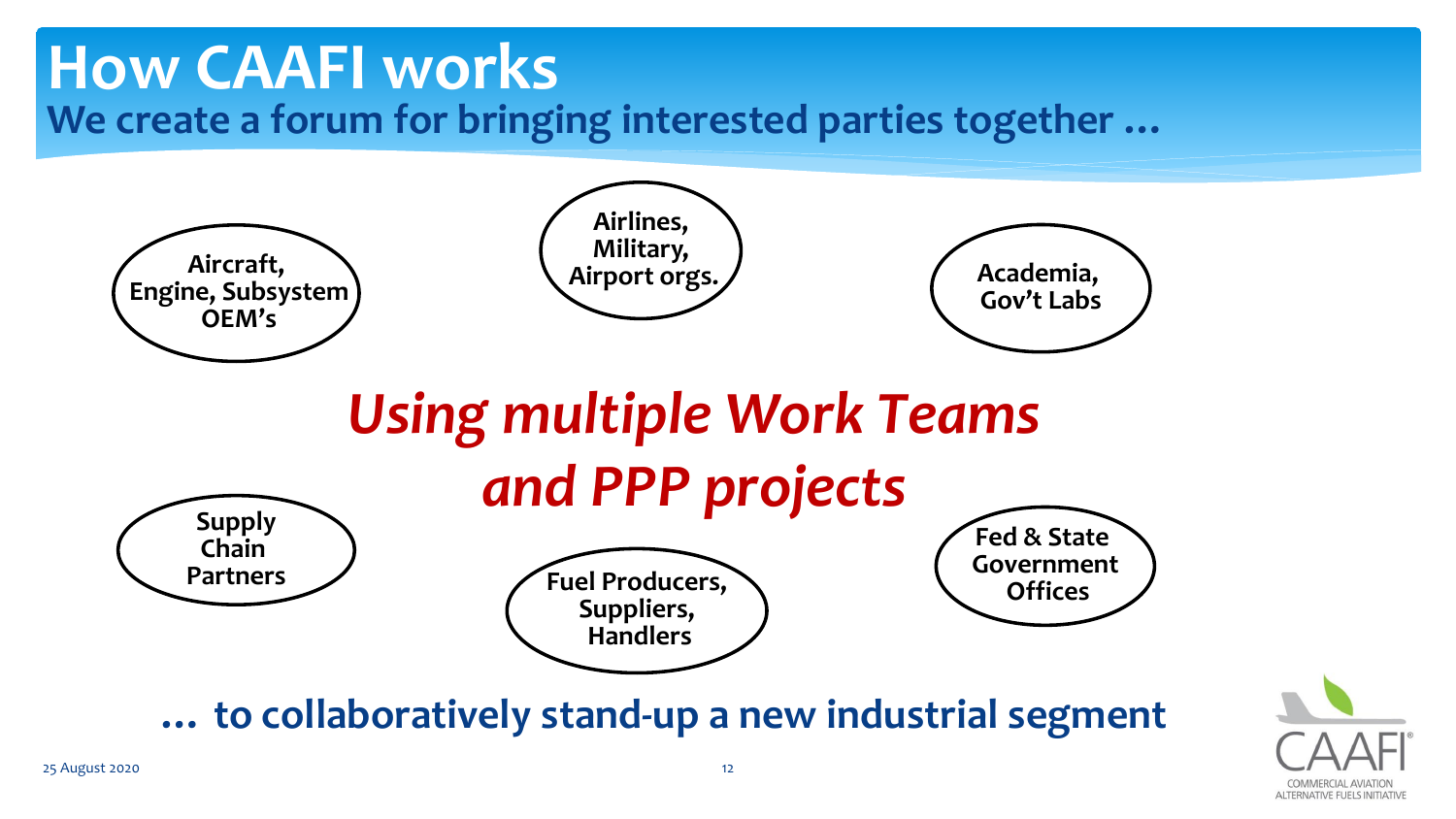### **How CAAFI works We create a forum for bringing interested parties together …**



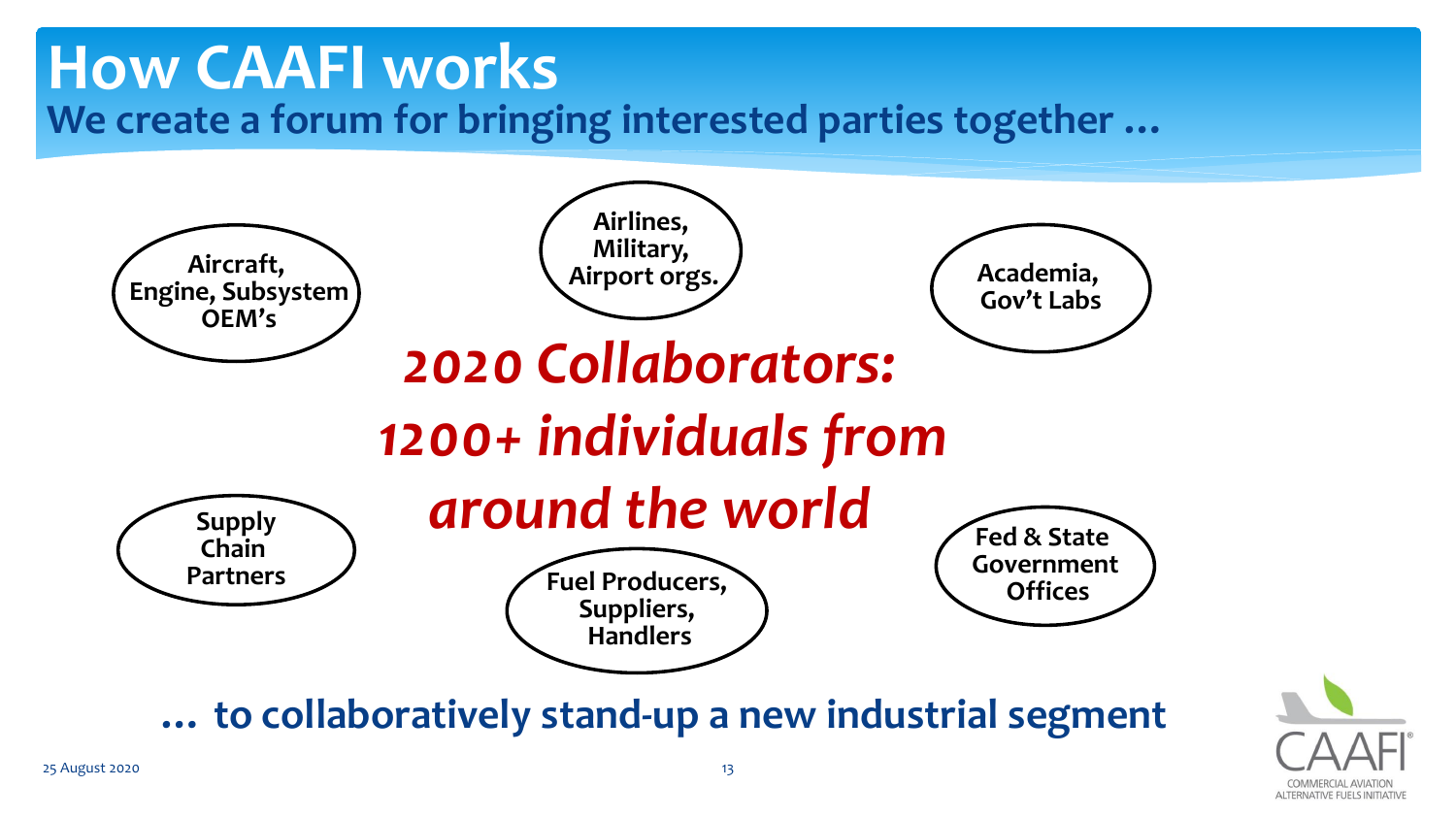### **Cooperative RDD&D efforts Directly and through several PPPs**

25 August 2020

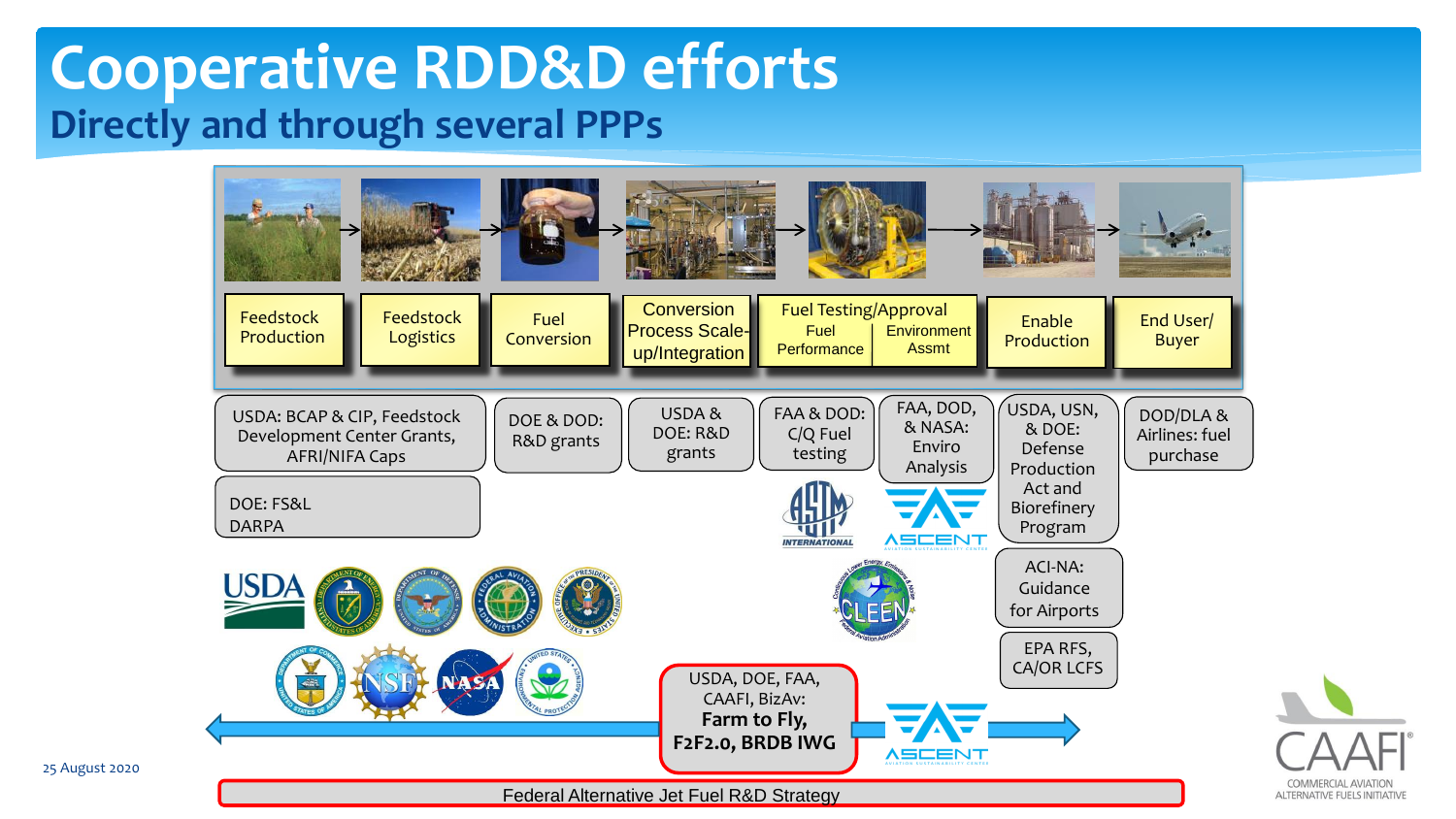### **Coordinating Internationally Global aviation enterprise … needs global solutions**

| <b>CAAFI</b> | <b>Ubrabio</b> | SWAFEA/Alfabird | Queensland                 |
|--------------|----------------|-----------------|----------------------------|
|              |                |                 |                            |
| <b>AIREG</b> | SENASA/ITAKA   | <b>SkyNRG</b>   | <b>IFP Energy Nouvelle</b> |



**ABRETF**

- **Formal and informal coordination**
	- **International Airshows**
	- **Work plans - Bilateral Cooperation Agreements**
	- **Coordination with R&D organizations**
	- **Global Exchange meetings**
- **ICAO / IATA as forum for exchange**





Renewable Energy in Germany e.V.

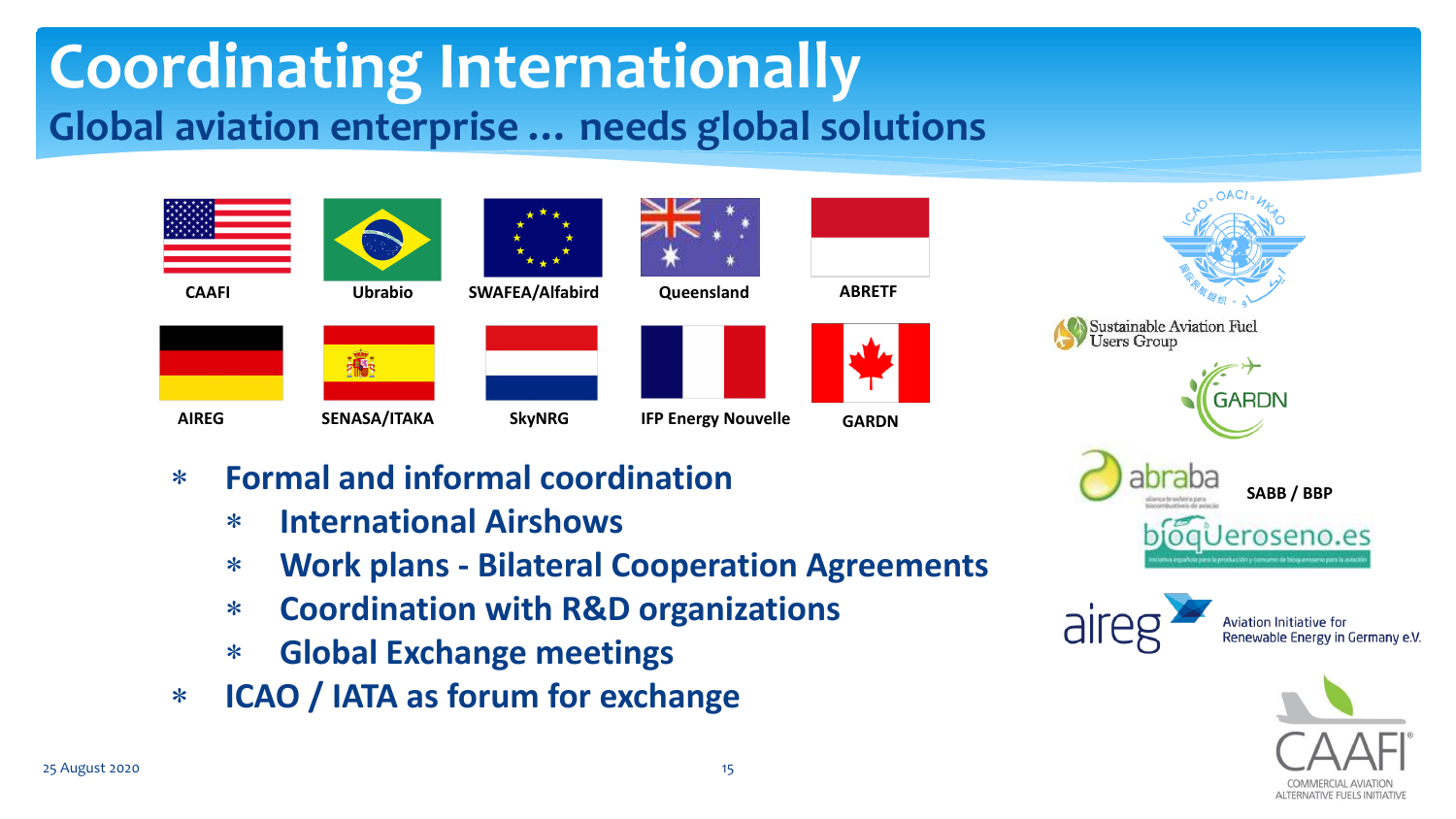# **Key challenges and opportunities for SAFI's:**

- **Create structures and oversight that allows nimbleness, flexibility, ability to redirect**
- **With CAAFI structure, engagement with, and utilization of, public agency resources is key. Otherwise, different structure should be considered.**
- **The SAF community recognizes that we should enhance communications: targeted and impactful communications strategy and effort are not trivial!**
- **The SAF community could stand to improve an industry-wide, coordinated engagement approach on advocacy – challenge is agreeing on approach – each country different.**
- **Need to determine how to capture value from environmental services, tailpipe emissions reductions, economic activity increases, …**
- **Need efforts that maintain focus on near-term opportunities and needs – don't let perfect become enemy of good enough – don't look for 2050 solutions tomorrow**
- **No need to duplicate some efforts (e.g. Cert/Qual), whereas some could be welcome:**
	- **D4054 Clearinghouse support; Commercial Scale Renewable Power for P-T-L; Specific R&D**